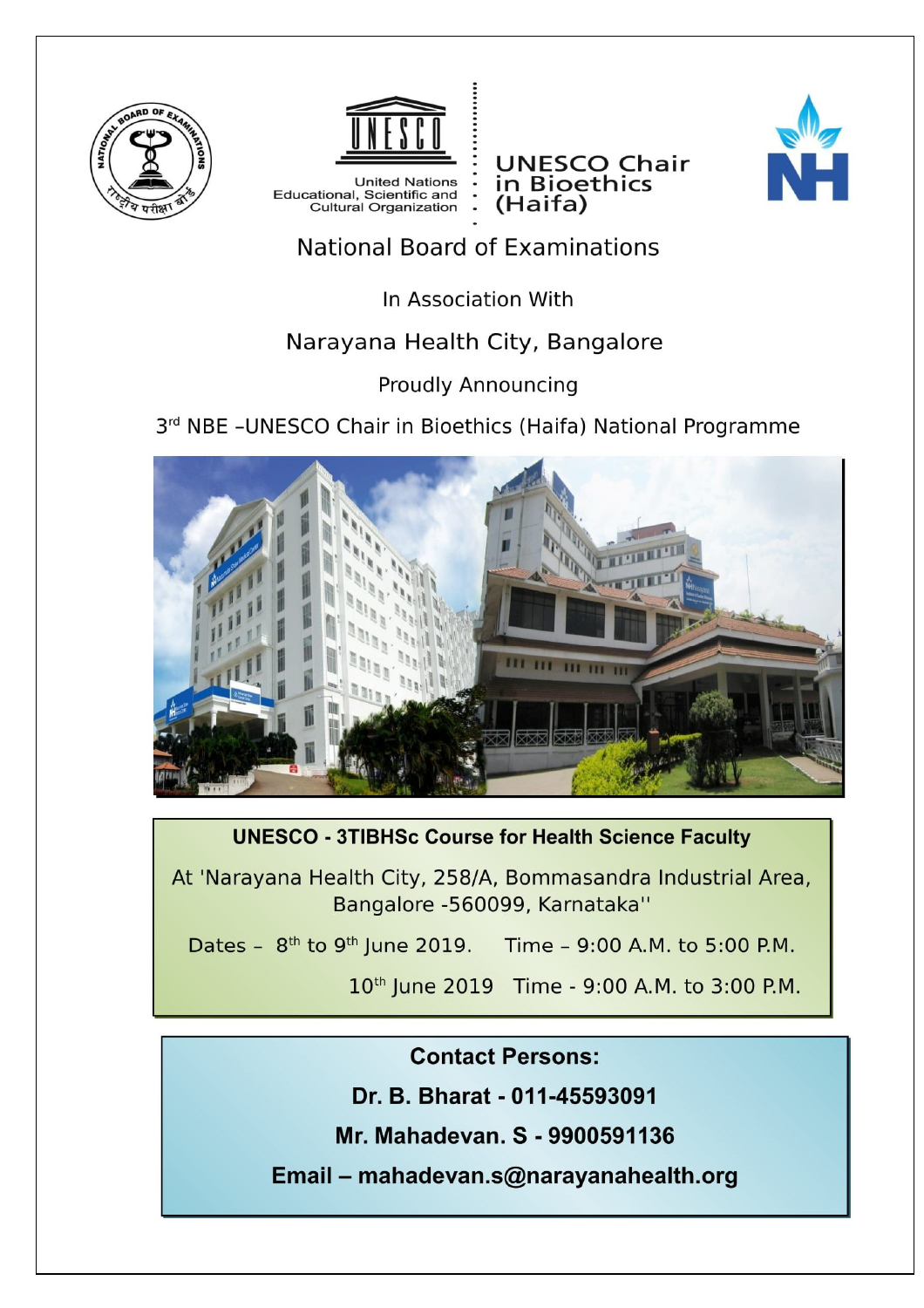**About the Programme :** UNESCO approved 3T IBHSC Bioethics Course has been design to introduce DNB Accredited medical ,dental, nursing and health science teaching faculty of University and colleges to teaching the modern Vertically Integrated Bioethics. curriculum is based on 15 principles enshrined in the UNESCO'S Universal Declaration on the Bioethics and Human Rights.

The 3T-IBHSc program is built to 'Train-Teach-Transfer' Bioethics and Human Rights knowledge to the faculty members. The training will be re-enforced by a series of lectures and addresses by the national and international faculty. This initiative is part of the training for the DNB program supervisors in keeping with the NBE planned introduction of Bioethics Communication Safety and Quality in the DNB curriculum.

The Post Graduate Certificate 3T-IBHSc Course of the department of education of the UNESCO Chair for Post Graduate Training Supervisors of the DNB programs in NBE approved hospitals has 2.5 day Face to face program with a simulated teaching assessment and followed with the distance learning International Webinar Course on the Principals of Bioethics and Human Rights of the Universal Declaration on Bioethics and Human Rights

Target Audience: The course is beneficial to the faculty of DNB accredited Medical, Dental Nursing and Health science teaching universities and colleges.

Eminent Faculty –

- **Prof. (Dr.) Russell Franco D'Souza, Head & Chair, Asia Pacific Division, Director of Education International Program, UNESCO Chair in Bioethics Haifa**
- **Dr Mary Mathew, Head Indian Programme UNESCO Bioethics, Manipal**
- **Col. (Dr.) Derek D'Souza, National Co-ordinator 3T - IBHSc Course, MIMER Pune**
- **Dr Princy Palay, Head Curriculum Development UNESCO India Program**
- **Dr K. Gireesh, Deputy Dean, SRM Medical College, Chennai**

#### **How to Register** Course Fee: Rs 2000/-

#### **NEFT/IMPS**

Bank: HDFC Branch: Electronic City Name: Narayana Hrudayalaya Ltd Type: Current A/C Account Number: 50200008240752 IFSC: HDFC0000549